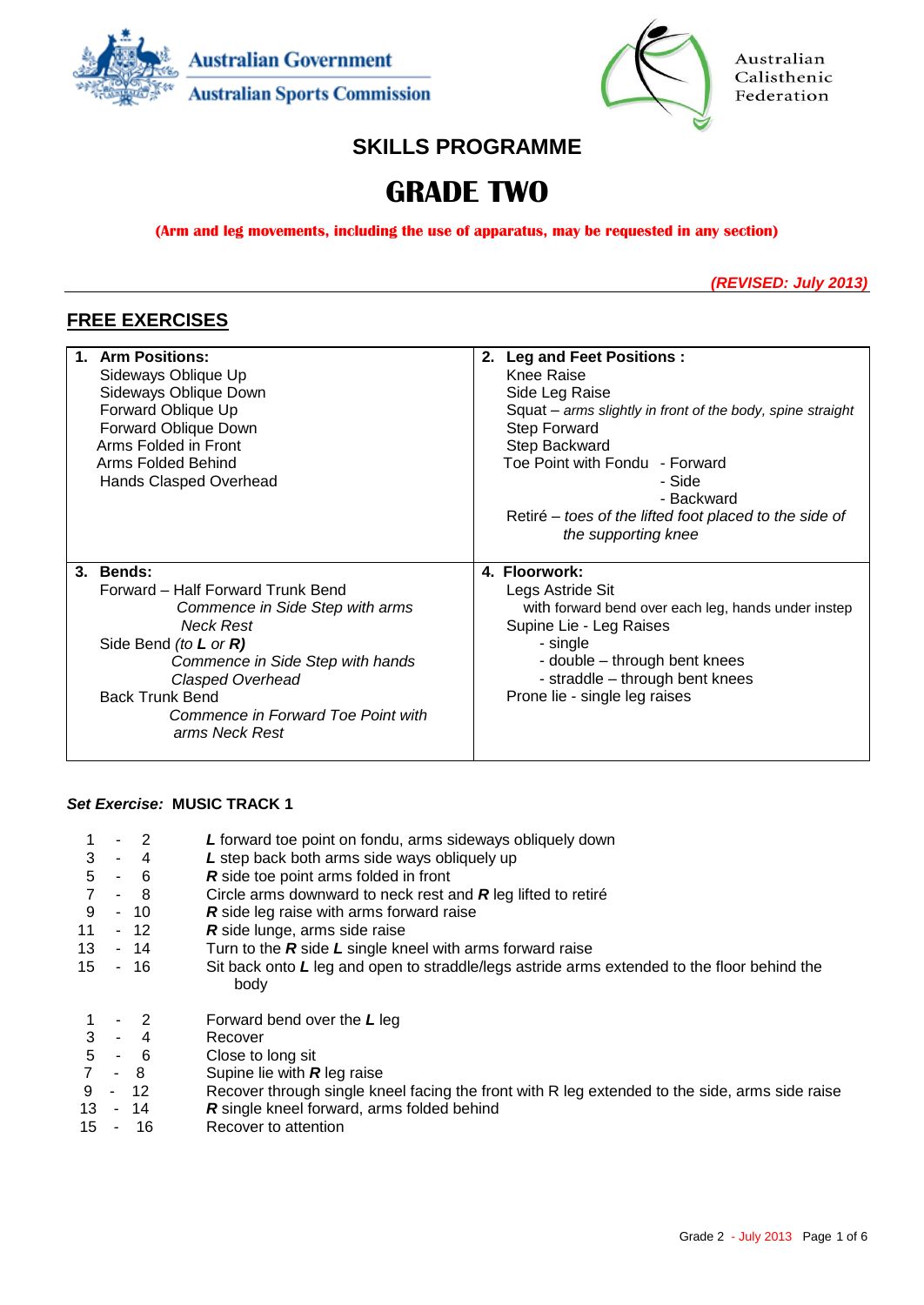# **ROD EXERCISES**

|   | 1. Under Grip:                                                                       |                                                | <b>Top Grip:</b><br>2.     |  |  |  |  |
|---|--------------------------------------------------------------------------------------|------------------------------------------------|----------------------------|--|--|--|--|
|   | Side Oblique Twist - up                                                              |                                                | <b>Forward Raise</b>       |  |  |  |  |
|   |                                                                                      | - down                                         | <b>Upward Stretch</b>      |  |  |  |  |
|   | Forward Oblique Twist - up                                                           |                                                | <b>Forward Raise Twist</b> |  |  |  |  |
|   |                                                                                      | - down                                         | Arms Folded in Front       |  |  |  |  |
|   |                                                                                      | Forward Strike (to be executed from a twist as |                            |  |  |  |  |
|   |                                                                                      | requested)                                     |                            |  |  |  |  |
|   |                                                                                      | Side Raise Twist with Neck Rest                |                            |  |  |  |  |
|   |                                                                                      |                                                |                            |  |  |  |  |
|   |                                                                                      | <b>Set Exercise: MUSIC TRACK 2</b>             |                            |  |  |  |  |
|   | R forward toe point, R slide/flash to side oblique twist up<br>$-2$                  |                                                |                            |  |  |  |  |
| 3 | 4<br>٠.                                                                              | <b>R</b> side lunge L side oblique twist down  |                            |  |  |  |  |
|   | Becouse to Boide too point and Loide roise twist with our is overhood.<br>$\epsilon$ |                                                |                            |  |  |  |  |

| 5 - 6 |  |  |  |  |  |  |  |  | Recover to $R$ side toe point and $L$ side raise twist with curve overhead |  |
|-------|--|--|--|--|--|--|--|--|----------------------------------------------------------------------------|--|
|       |  |  |  |  |  |  |  |  |                                                                            |  |

- 7 8 Face the *L* side bringing feet to attention, forward strike obliquely down
- 9 10 Turn by your *L* to face the back with *L* side step, rod forward raise<br>11 12 L side lunge, *R* side raise twist with neck rest
- 12 *L* side lunge, **R** side raise twist with neck rest
- 13 14 Turn by *L* face R side with *L* forward toe point, upward stretch
- 15 16 Close to attention facing the side with rod across legs
- 1 2 Face front *L* forward toe point, *L* forward oblique twist up
- 3 4 Attention with rod forward raise<br>5 6 **R** forward toe point with **R** forwa 5 - 6 *R* forward toe point with *R* forward oblique twist down
- 
- 7 8 Recover to attention, rod across legs<br>9 10 L single flash, L side toe point 9 - 10 *L* single flash, *L* side toe point
- 11 12 *L* single flash, *L* side retiré
- 13 14 *L* side leg raise with *L* side raise twist
- 15 16 Attention

# **CLUB SWINGING**

| 1 <sub>1</sub> | Inward:<br>Leg Swing<br>Double Fold at Side Raise<br><b>Overhead Wrist Swing</b><br><b>Chest Swing</b><br>Front to Back Turning                          | 2. Inward (facing side)<br><b>Forward Raise Swing</b><br>Body Swing to Front                                                                                                                                                              |
|----------------|----------------------------------------------------------------------------------------------------------------------------------------------------------|-------------------------------------------------------------------------------------------------------------------------------------------------------------------------------------------------------------------------------------------|
|                | 3. Outward<br><b>Overhead Wrist Swing</b><br><b>Chest Swing</b><br>Front to Back Turning                                                                 | 4. Outward (facing side)<br><b>Forward Raise Swing</b><br>Body Swing to Front                                                                                                                                                             |
|                | 5. Parallel: (L& R directions)<br>Side Raise Swing<br>Front to Back Turning<br><b>Back Swing</b>                                                         | 6. Parallel: (L&R directions) - facing forward side<br><b>Single Wrist Cross</b><br>7. Parallel: (L&R directions) - facing backward side<br>Full Circle -alternating with forward raise swing<br><b>Single Wrist Cross</b><br>Double Fold |
|                | 8. Side Windmill (L&R directions)<br><b>Back Swing</b><br>Front to Back Turning<br>9. Side Windmill (L&R directions) -facing forward side<br>Double Fold | 10. Outward Windmill<br><b>Full Circle</b><br><b>Head Swing</b><br>Side Raise Swing<br>Double Fold at Side Raise<br>(Facing the side) Forward Raise Swing                                                                                 |
|                | 11. Inward windmill<br>Full circle<br><b>Head Swing</b><br>Side Raise Swing                                                                              |                                                                                                                                                                                                                                           |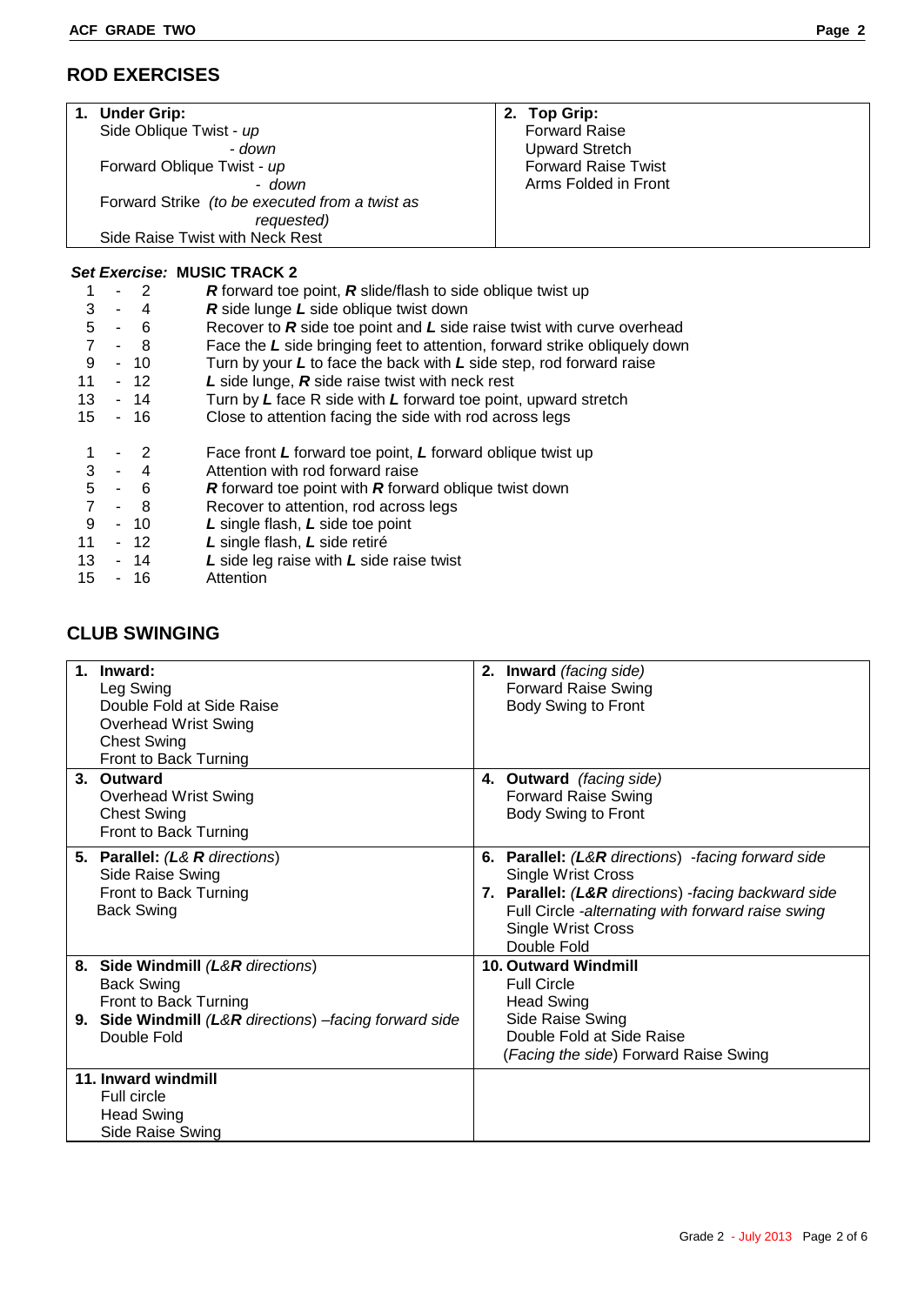# **CLUB SWINGING (contd)**

*Set Exercises:* **MUSIC TRACK 3**

*On the 4 bar introduction -*

*1 – 2 Wait standing at attention with the clubs along the arms*

*3 – 4 Side step to the left and swing the clubs inward to upward stretch*

#### Parallel - to *L* Side:

|                   |        | $-2$ | Full circle into side raise swing                                                   |
|-------------------|--------|------|-------------------------------------------------------------------------------------|
| 3                 | $\sim$ | - 5  | Face forward side and double fold                                                   |
| 6                 |        |      | Forward raise swing                                                                 |
|                   | ۰      | - 8  | Face front, and back swing                                                          |
| 9                 |        |      | Face backward side, forward raise swing                                             |
| 10                |        | - 11 | Alternate full circle (L arm) with forward raise swing (R hand) then (R arm/L hand) |
| $12 \overline{ }$ |        | - 14 | Double fold                                                                         |
| 15                |        |      | Face front, circle to leg swing                                                     |
| 16                |        |      | Finish at upward stretch                                                            |
|                   |        |      |                                                                                     |

#### Outward Windmill:

|   |    |   | Full circle (Commencing with $R$ hand)  |
|---|----|---|-----------------------------------------|
| 2 |    |   | Head swing                              |
| 3 |    |   | Full circle                             |
|   |    |   | Side raise swing                        |
| 5 | ۰. | Б | Double fold                             |
|   |    |   | Circle to head swing and upward stretch |

#### Inward windmill

| 1              | Full circle (Commencing with $R$ hand) |
|----------------|----------------------------------------|
| 2              | Head swing                             |
| 3              | Full circle                            |
|                | Side raise swing                       |
| 5              | Full circle                            |
| 6              | Head swing                             |
| $\overline{7}$ | Full circle                            |
| 8              | Upward stretch                         |
|                |                                        |

### **FIGURE MARCHING**

| <b>Identify in Set Exercise:</b> |
|----------------------------------|
| Marking Time with Head Turns     |
| Marking Time Moving Forward      |
| Forward Step to Attention        |
| About Turn with Forward Step     |

### *Set Exercise:* **MUSIC TRACK 4**

(Commence centre back facing front).

- 1 8 Marking time moving forward with head turn every 2 beats i.e. *L* head turn 1, head to front 3, *R* head turn 5, head to front 7
- 9 11 Turn by *L* march forward swinging the arms
- 12 16 Corner turn to face upstage and march forward with arm swinging, close *R* foot to attention facing the back
- 1 2 *L* side step
- 3 4 *L* side step and half turn by *L* to face the front
- 5 6 *R* side step
- 8 **R** side step closing to attention
- 9 11 Forward march with arm swinging and
- 12 About turn with forward step to face the back
- 13 14 Forward march with arm swinging
- 15 16 *L* forward step to attention facing the back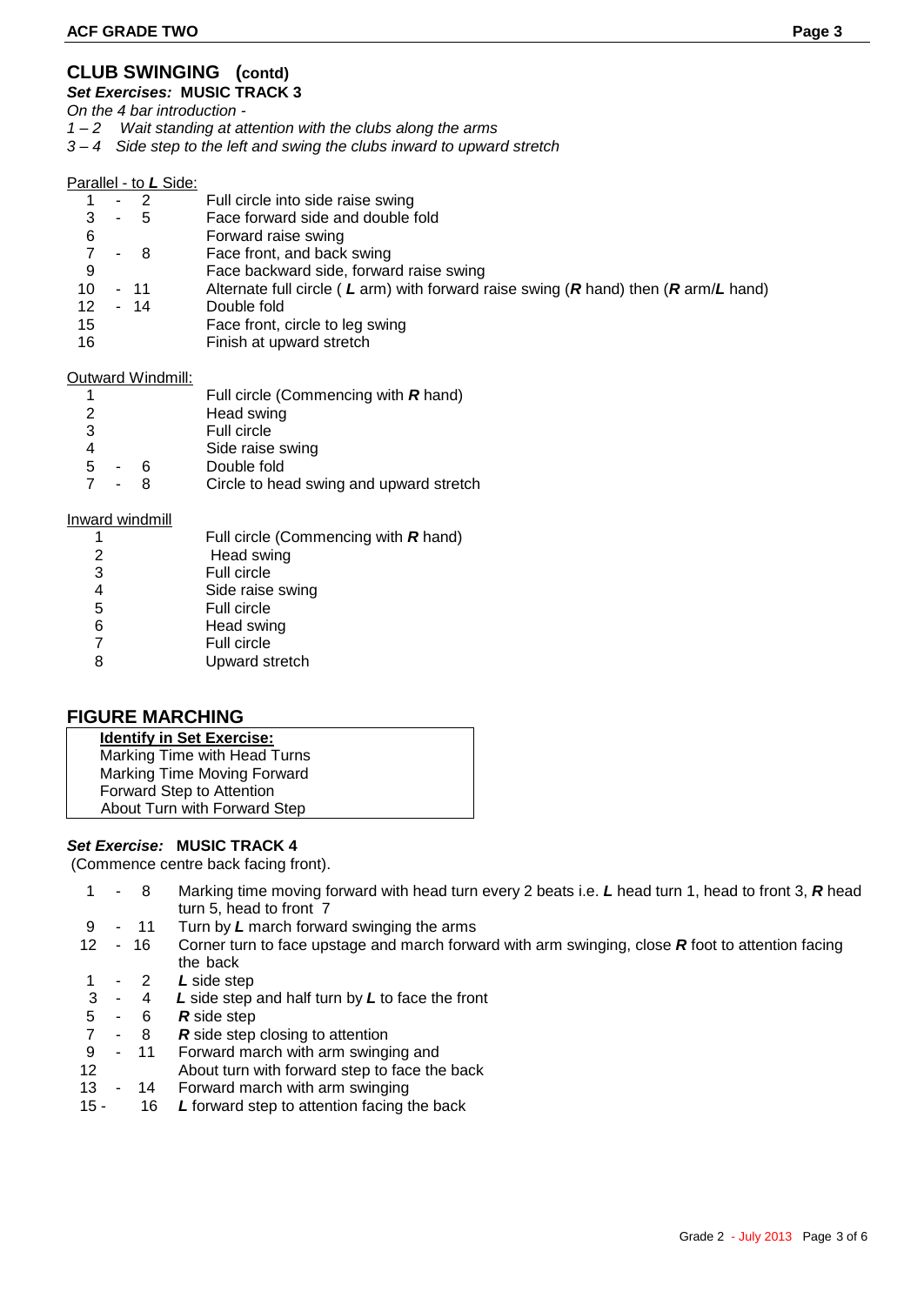# **AESTHETIC**

*Expression is required in set choreography*

| 1. Arm Positions:                   | 2. Leg and Feet Positions:                       |
|-------------------------------------|--------------------------------------------------|
| 1 <sup>st</sup> Arabesque alignment | 4 <sup>th</sup> position                         |
| 2 <sup>nd</sup> Arabesque alignment | 4 <sup>th</sup> crossed                          |
| Demi bras                           | 5 <sup>th</sup> position                         |
| 3. Identify in Set Choreography:    | <b>NOTE:</b>                                     |
| Chassé to side                      | DEVANT - Term used to describe a position in     |
| Demi-plié                           | which the working leg is placed in front of the  |
| Low arabesque                       | other foot or in front of the body.              |
| Low développé                       | DERRIÈRE - Term used to describe a position in   |
| Classical kneel                     | which the working leg is placed behind the other |
| Curtsey                             | foot or behind the body                          |

# **AESTHETIC**

### *Set Choreography***: MUSIC TRACK 5**

Introduction

Commence facing front with tip of the L foot behind (derrière) Arms commence low 2<sup>nd</sup> and the supporting **R** leg in curtsey position (Classical pose) softly lower to Preparation

Lift and place L foot behind (derrière) **R** Arms 1<sup>st</sup>, 5<sup>th</sup> and rise on demi-pointe in  $5<sup>th</sup>$  -  $R$  foot in front (devant) Lower heels to 5<sup>th</sup> Arms 2<sup>nd</sup> to Preparation Company Arms 2<sup>nd</sup> to Preparation

- 1 2 **R** foot Chassé forward (devant) Arms 1<sup>st</sup>
- 3 4 *L* toe point back (derrière) Arms 4<sup>th</sup> *L* arm overhead
- 
- 7 8 Recover to **R** toe point forward (devant)

Close feet in 3<sup>rd</sup> **R foot** in front (devant) Arms 2<sup>nd</sup> to Pr<br>Chassé to **R, L** side toe point Arms 1<sup>st</sup> to 2<sup>nd</sup>

- 9 12 Chassé to *R*, *L* side toe point Arms 1<sup>st</sup> to 2<sup>nd</sup> Arms 1<sup>st</sup> to 2<sup>nd</sup> Close to 3<sup>rd</sup> *L* foot (devant) Arms Preparation Close to 3<sup>rd</sup> **L** foot (devant)
- 13 16 Chassé to *L*, *R* side toe point Arms 1st to 2<sup>nd</sup> Close to 3<sup>rd</sup> **R foot** in front (devant) Arms Preparation

### Coda

- 1 8 Facing front rise on demi-pointe Arms 1st position Arms 1st position  $\frac{1}{4}$  turn to face **R** downstage cnr slightly lifting **R** leg forward (devant) with well extended **R** foot 4 quick walks forward head turn to look to the front to downstage *R* corner finishing in 5<sup>th</sup> on demi-pointe *R* in front (devant)
- 1 2 Chassé forward (devant) with *R* foot facing downstage *R* corner Arms lower & rise through soft
- 3 4 Recover to L toe point back (derrière) Arms 2<sup>nd</sup> arabesque
- 5 6 Lift L leg into low arabesque Arms 1st arabesque [thru 1st]
- 7 8 Bring L leg from arabesque with a low développé on fondu Arms 1st forward (devant) and finish in  $5<sup>th</sup>$  on demi-pointe  $A$ rms  $5<sup>th</sup>$ *L* foot in front (devant)
- 9 12 Travelling by the  $L$ , 8 runs in a semi circle to centre stage Arms opening to low  $2<sup>nd</sup>$ finishing facing front - 5<sup>th</sup> on demi-pointe **R** in front (devant)
- 13 14 Step to the *R* taking *L* leg into classical kneel facing *R* arm in low 2<sup>nd</sup> downstage *L* corner - weight slightly forward over knee taking *L* hand to the *L*

¼ head turn to downstage *L* corner 5 - 6 Lower L foot in demi-plié 4<sup>th</sup> crossed<br>
7 - 8 Recover to **R** toe point forward (devant) Arms 4<sup>th</sup> [Circle **R** arm thru Prep]  $\frac{1}{4}$  Head turn to downstage **R** cnr.<br>Arms  $2^{nd}$  to Preparation

Open arms to  $2^{nd}$  position with  $\frac{1}{4}$ 

low 2nd

shoulder - fingers lightly touch the shoulder, ¼ turn of the head to look to *R* downstage corner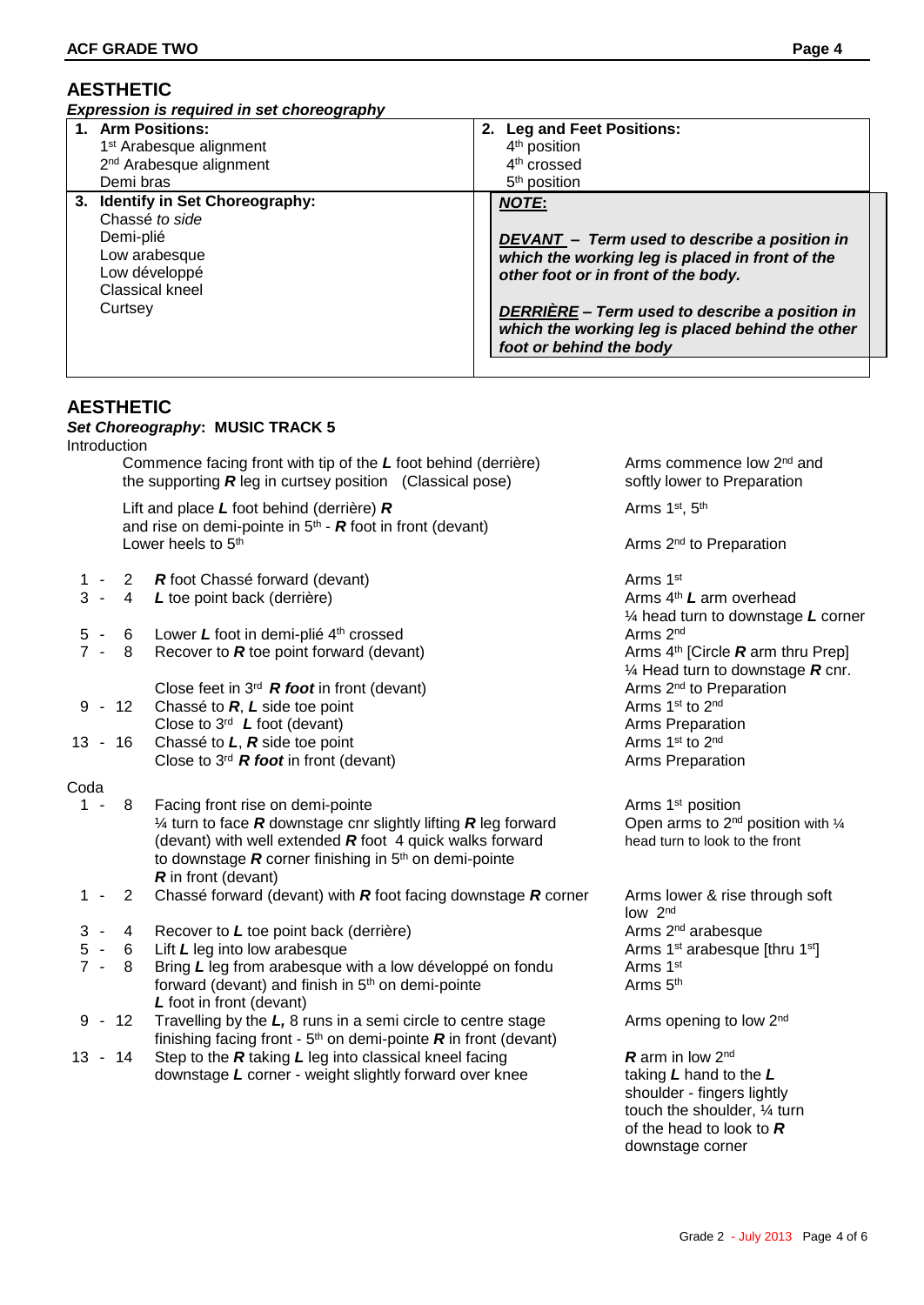# **AESTHETIC (contd)**

| 15     | Recover to $5th$ on demi-pointe <b>R</b> foot in front (devant)                                            | Dance mime -F<br>forward whilst c<br>through $1st$ to 5 |
|--------|------------------------------------------------------------------------------------------------------------|---------------------------------------------------------|
| 15 and | Lowering from $5th$ on demi-pointe to stand on $\boldsymbol{R}$<br>(with L leg poised ready to extend)     | Arms through 2                                          |
| 16     | Step to the $L$ extending $R$ foot to side toe point<br>Place R foot behind (derrière) in curtsey position | <b>R</b> arm 1 <sup>st</sup> to 2 <sup>nd</sup>         |
|        | (Classical pose)                                                                                           | <b>L</b> arm 1 <sup>st</sup> to 2 <sup>nd</sup>         |
|        | Execute a curtsey                                                                                          | Arms in low 2 <sup>nd</sup>                             |

Recover from curtsey - extending L supporting leg Arms slowly lift to 5<sup>th</sup> and finish

Dance mime -Rolling the hands forward whilst carrying the arms through 1<sup>st</sup> to 5<sup>th</sup> Arms through 2<sup>nd</sup> to preparation

R arm 1<sup>st</sup> to 2<sup>nd</sup> followed by

with *L* hand framing *R* side of the face with palm facing away and  *R* hand placed under *L* elbow (palm facing down) ¼ Head turn looking to downstage *L* cnr.

### *TURNOUT EXERCISE:* **MUSIC TRACK 6**

Commence feet in 1st , facing *L* front corner, arms in preparation position

- 1-2 Chassé *L* foot to 4<sup>th</sup> (devant) through plié **Arms** to 1<sup>st</sup> Arms to 1<sup>st</sup> Arms to 2<sup>nd</sup> Arms to 2<sup>nd</sup>
- 
- 5-6 Rise in  $4<sup>th</sup>$ <br>7-8 Lower heels
- 
- 
- 
- 13-14 L side toe point facing the front
- 15-16 Close L foot to 1<sup>st</sup> turning to **R** corner **Arms** preparation Close L foot to 1<sup>st</sup> turning to **R** corner
- 3-4 Straighten legs and architecture of the Contract of Arms to 2<sup>nd</sup> arabesque Arms to 2<sup>nd</sup> position T-8 Lower heels **Arms to 1<sup>st</sup> arabesque**<br>
110 Demi-plié **Arms to 1st arabesque**<br>
210 Demi-plié 9-10 Demi-plié Arms preparation to 1 st position 11-12 Straighten legs **Arms** to 5<sup>th</sup> position 13-14 L side toe point facing the front

THIS EXERCISE IS PERFORMED WITH VERY SLOW COUNTS. REPEAT TO OTHER SIDE.